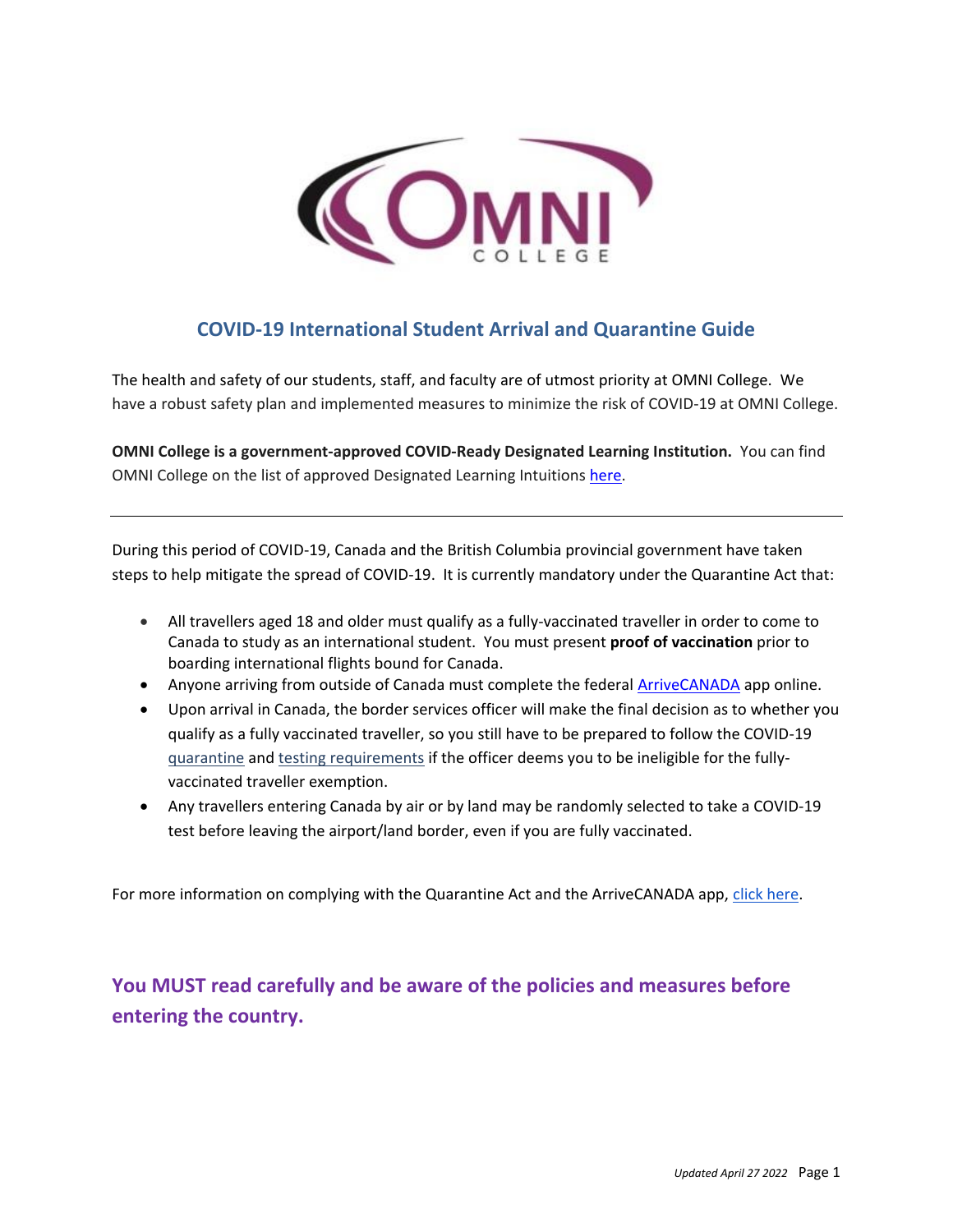## **Before Travel**

**A letter from OMNI College:** When entering into Canada, you will need a letter from OMNI College attesting that your attendance is necessary to complete the program of study. You can request this letter from your Overseas Coordinator or Student Success Advisor before you travel. Make sure you are able to print a copy of this letter to carry with you and present to border officials upon arrival.

**Your Quarantine Plan:** Once you arrive into Canada, even if you are fully vaccinated, you will need to show that you have prepared a well-thought out 2-week quarantine plan in the event the border officer deems that you do not qualify for the fully vaccinated exemption. If you do not have a plan, you may be denied entry into Canada.

Your plan must include details such as:

- How you will get from the airport to your quarantine location without any stops along the way
- Safe accommodations for you to stay during your 2-week self-isolation period.
- How you will get food, medication, supplies or other necessities as you will not be able to leave your place of self-isolation

You can assess the suitability of [your quarantine plan here.](https://travel.gc.ca/travel-covid/travel-restrictions/isolation/quarantine-start)

The below checklist has been created to help you prepare to come to Canada.

### **Pre-Arrival Checklist (all items are mandatory):**

- ❏ Review this OMNI COVID-19 International Student Arrival & Quarantine Guide in its entirety and submit your signed acknowledgement at the bottom of this guide. If you have any questions please consult with your Student Success Advisor.
- ❏ Download th[e ArriveCAN app](https://www.canada.ca/en/public-health/services/diseases/coronavirus-disease-covid-19/arrivecan.html) to your mobile device. If you are seeking the fully vaccinated exemption, you MUST upload your proof of vaccination into the ArriveCAN app BEFORE your arrival to Canada. If you do not, you **won't** be considered for the exemption, even if you meet all the other requirements.
- ❏ Download th[e BC COVID-19 Support app](https://www.thrive.health/bc-covid19-app) to your mobile device.
- ❏ Review the Pre-entry Testing & ArriveCAN checklist to check that you may qualify as a fullyvaccinated travel. See the [exemption requirements here.](https://travel.gc.ca/travel-covid/travel-restrictions/covid-vaccinated-travellers-entering-canada#entry-vaccinated) There is also a fully vaccinated exemption checklis[t here.](https://travel.gc.ca/travel-covid/travel-restrictions/entering-canada-checklist#fully-vaccinated)
- ❏ Prepare a self-quarantine plan. Make sure you have prepared a well-thought out quarantine plan and have it printed and ready to show upon arrival. You can assess your quarantine plan [here.](https://travel.gc.ca/travel-covid/travel-restrictions/isolation/quarantine-start)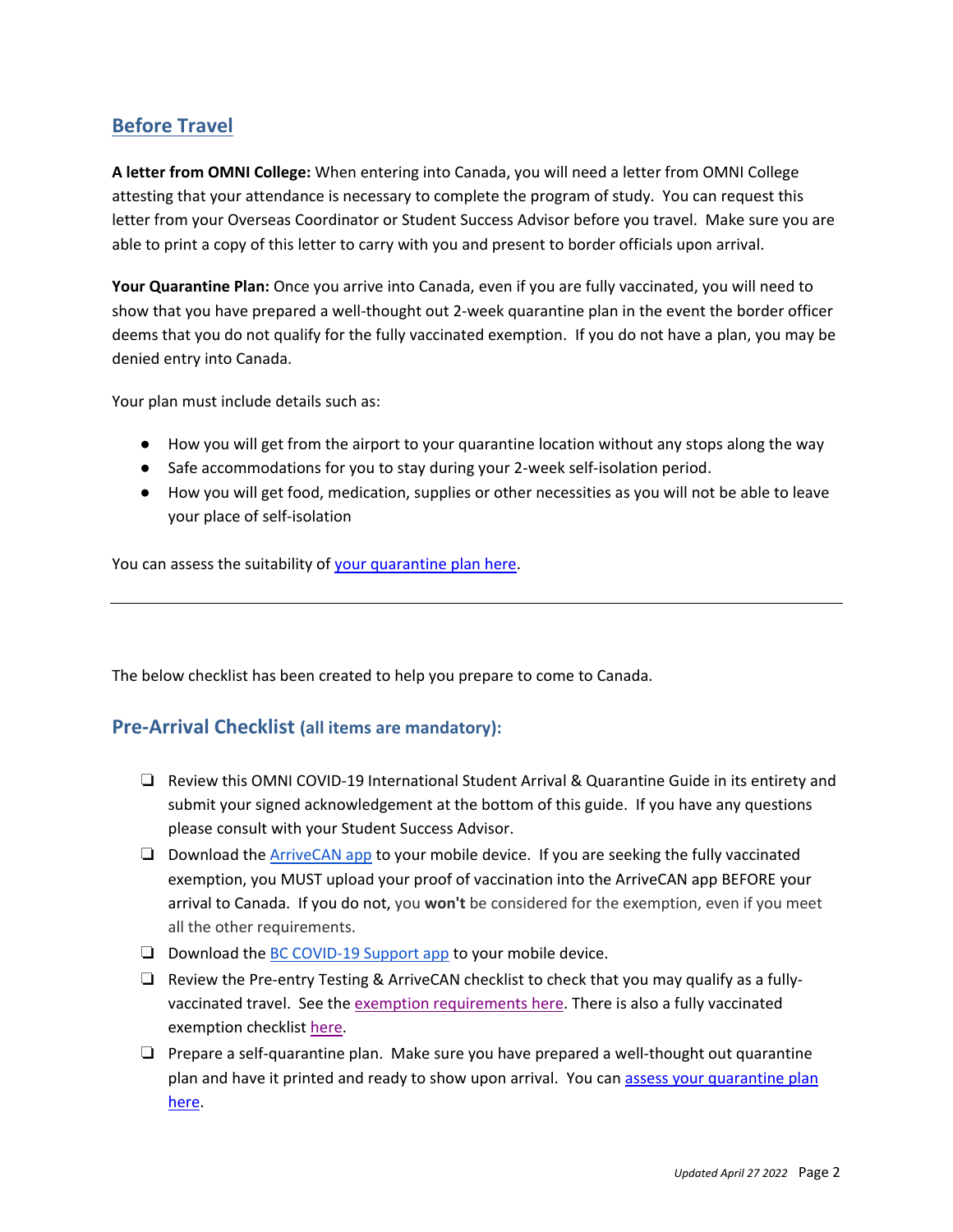- ❏ Share your self-quarantine plan and your complete travel details with your Student Success Advisor at OMNI College.
- ❏ Share your correct contact details with your Student Success Advisor as well to ensure we can reach you upon arrival to Canada.
- ❏ Make sure that your accommodation arrangements conform with the Government of Canada and BC regulations regardin[g Mandatory Quarantine.](https://www.canada.ca/en/public-health/services/diseases/2019-novel-coronavirus-infection/latest-travel-health-advice.html#a1.5) Shared living, hostels, homestays, even many hotels will not necessarily meet the requirements. You are not permitted to live in a group or communal setting (except for your own family members if they are accompanying you) and you must not have contact with vulnerable individuals (seniors, immunocompromised individuals). Consult with your OMNI Student Success Advisor who may provide suggestions on self-isolation appropriate options. See a list of options on our website [here.](https://www.omnicollege.com/student-resources/international-students/accommodation/) You are ultimately responsible for ensuring that your self-quarantine arrangements meet th[e government](https://www.canada.ca/en/public-health/services/diseases/2019-novel-coronavirus-infection/latest-travel-health-advice.html#a1.5)  [requirements.](https://www.canada.ca/en/public-health/services/diseases/2019-novel-coronavirus-infection/latest-travel-health-advice.html#a1.5)
- ❏ Purchase adequate private medical insurance. After 3 months in BC, you will be required to register for the BC Medical Service Plan (MSP), however this will not provide coverage to you during your first 2-week self-quarantine period in Canada. You may purchase your own private medical insurance, or your Student Success Advisor will help you register through OMNI's student medical insurance plan.
- ❏ Print the letter from OMNI College as noted above.
- ❏ Pack extra reusable or disposable masks and ensure you are wearing one throughout your travels to Canada. You will be denied boarding onto your flight if you are not wearing a mask or face-covering. Masks are required in all indoor public spaces as per a Provincial Health Order. You will also need your mask when taking a private taxi, Uber or Lift to your accommodations. Make sure you have enough masks with you.
- ❏ Pack and carry with you sanitation products like hand sanitizer, alcohol wipes, gloves, etc to help further protect you and others from spreading the illness.
- ❏ If you experience any symptoms of COVID-19, do NOT travel to Canada.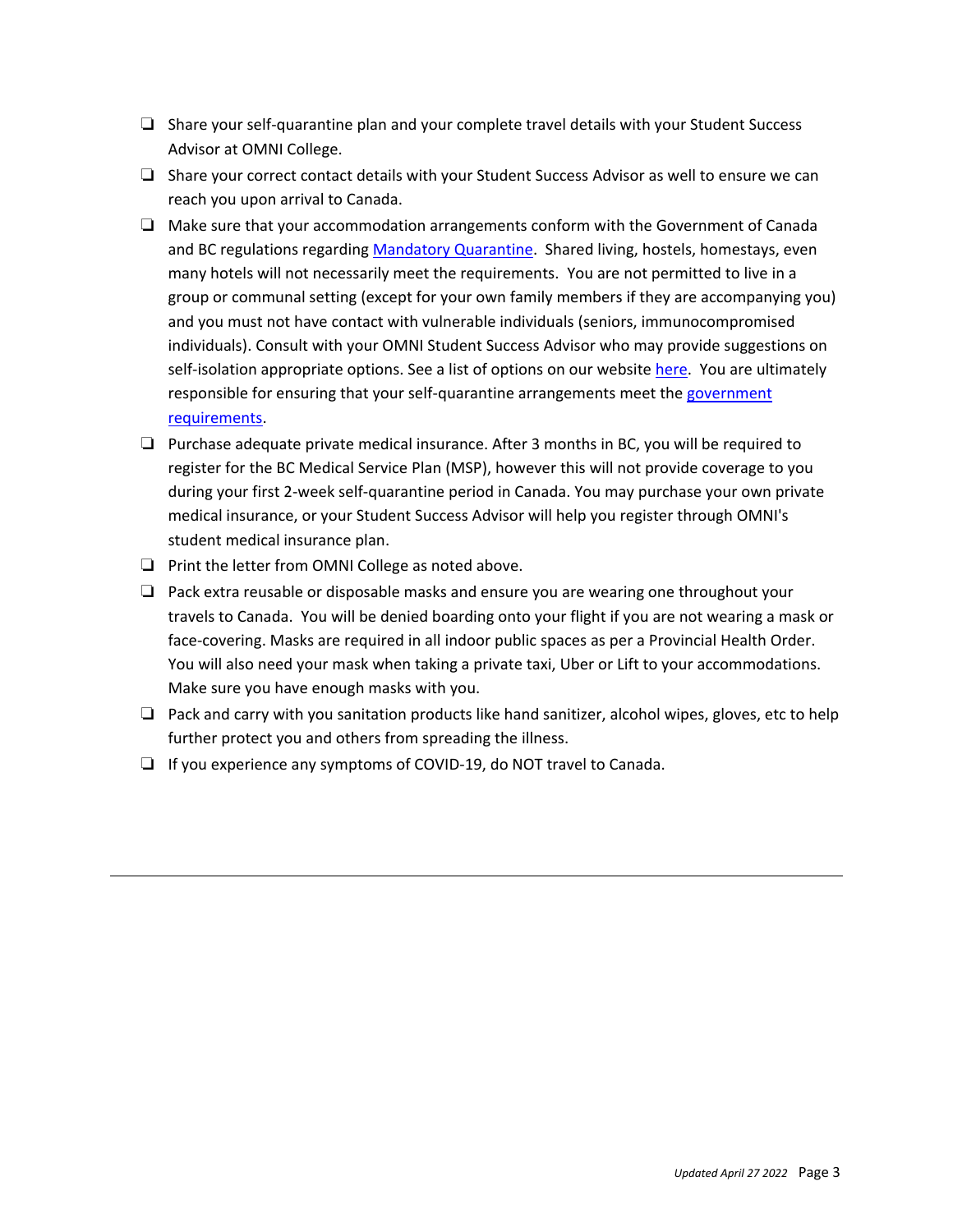## **During Travel:**

- Practice safe physical distancing by remaining at least 6 feet/2 meters away from others as much as possible.
- Wash your hands frequently, for at least 20 seconds each time, with hot soapy water.
- If you need to sneeze or cough, do so into your elbow while turning away from other people.
- Use hand sanitizer frequently, and use wipes to sanitize the in-flight areas around your personal space (table trays, seat belts, arm rests, etc).
- Keep your cell phone charged in case of emergency when you arrive.
- Keep a record of phone numbers handy just in case:
	- OMNI College (604) 279-1800
	- Your accommodation location phone number
	- Friends or family you may know in the local area
	- Healthlink BC provides 24/7 health advice: dial 8-1-1

## **Post-Arrival: Arriving in Canada (YVR airport):**

- Upon arrival to Canada, you may be randomly selected to take a COVID-19 test before leaving the airport regardless of whether you have been fully-vaccinated or not.
- If you are selected, the test may be administered at the airport or you may receive a self-swab kit at the airport or land border to complete within 24 hours after entering Canada.
- You must quarantine in a suitable place until you receive a negative arrival test result. If your test result is positive, you must remain in self-quarantine for 10 days (beginning from the day of your positive test result). [Read more here.](https://travel.gc.ca/travel-covid/travel-restrictions/isolation#isolation)
- If you are not randomly selected for an on-arrival test, you must self-monitor for signs and symptoms of COVID-19 for the 14 days after entry into Canada.
- If you have symptoms of COVID-19, seek advice from local public health right away.
- At the airport and afterwards, ensure that you always wear a face mask and maintain social distancing even while you pick up your luggage, await your private transportation.
- Read more about th[e on-arrival testing requirements here.](https://travel.gc.ca/travel-covid/travel-restrictions/covid-vaccinated-travellers-entering-canada#arrival)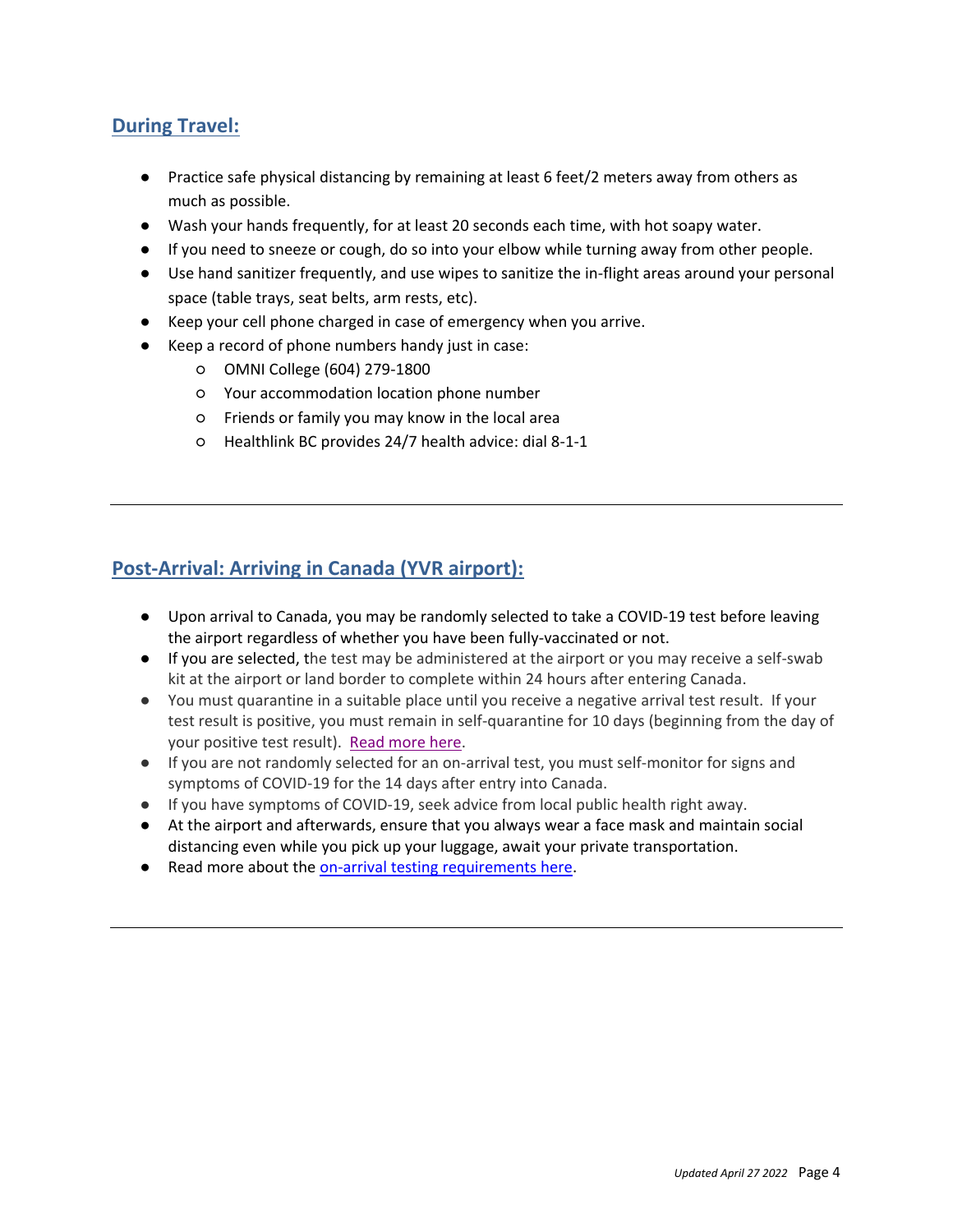# **During Self-Quarantine (if you were not granted the fully vaccinated exemption):**

If you are required to self-quarantine, it is very important that we remain connected during these next 2 weeks to ensure you have the supports you need. Please contact us with any questions at (604)279- 1800. A copy of our complete COVID-19 Safety Plan is available on our website at omnicollege.com.

We are here for you and want to ensure you a healthy, safe, and successful transition to Canada so that you may enjoy your studies with OMNI College.

Over the next 14 days during the mandatory self-isolation, please make note of the following:

- Remain in regular communication with OMNI College via our phone number (604)279-1800.
- Make sure that we also have **your** contact information at all times.
- Report to our General Manager, Wesley Bullock, as soon as you arrive at your self-isolation location and have settled in.
- Report to our General Manager every 3 days before 10am PST Mondays and Thursdays, or as soon as possible if you develop COVID-19 symptoms. Should he deem necessary, you may be required to report in more frequently. If you do not report in as required, we will be actively contacting you for an update on your status.
- Do not have any visitors.
- Do not leave your self-quarantine location for at least 14-days (unless to seek medical attention).
- As part of these precautions, please be aware that we are required to report to relevant government health authorities if there are any compliance issues during your self-isolation period.
- Follow your self-quarantine plan accordingly, including how you had pre-arranged to have your food, groceries, etc delivered to you. See below list of resources if you need grocery, food and medical prescription delivery options.
- Take care of yourself! Stay connected with friends, family, and OMNI College through phone, Whatsapp, Facetime, etc. There will be opportunities for you to attend a virtual online orientation with OMNI, and to connect with fellow classmates also in self-quarantine.
- **If you feel any anxiety, depression or other mental health challenges please know that there are resources available for you:**
	- Resources are available to support the mental health and wellbeing of students includin[g](https://here2talk.ca/home) [Here2Talk](https://here2talk.ca/home) offering free, mental-health counselling available 24/7.
	- Culturally-aware crisis support is available 24/7 to Indigenous people in B.C. through th[e](https://www.kuu-uscrisisline.ca/?bcgovtm=20200319_GCPE_AM_COVID_4_NOTIFICATION_BCGOV_BCGOV_EN_BC__NOTIFICATION) [KUU-US crisis response service.](https://www.kuu-uscrisisline.com/)
	- The Province offers a range of [virtual mental health programs and services](https://www2.gov.bc.ca/gov/content/health/managing-your-health/mental-health-substance-use/virtual-supports-covid-19?bcgovtm=20200319_GCPE_AM_COVID_4_NOTIFICATION_BCGOV_BCGOV_EN_BC__NOTIFICATION) to support mental health and wellness.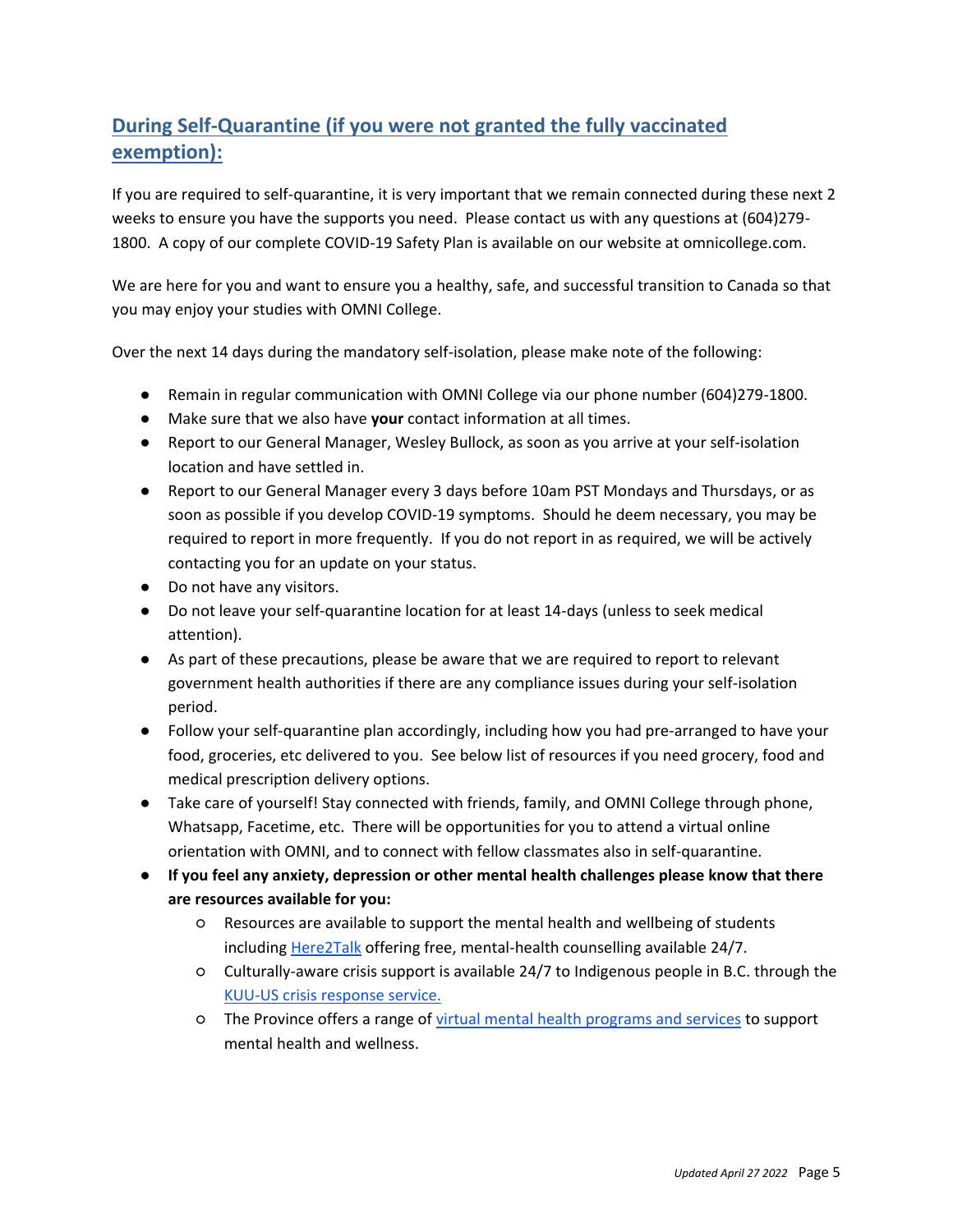- Remember that COVID-19 can infect anyone, regardless of race, gender, social-economic background, country of origin etc. We can all do our part to reduce stigma around COVID-19. Access anti-stigma information on the Government of Canada website [here.](https://www.canada.ca/en/public-health/services/publications/diseases-conditions/covid-19-testing-reducing-stigma.html)
- Monitor your physical and mental health and feel free to reach out to us at OMNI if you need assistance. We are here to support you!
- **On Day 8 of your mandatory quarantine: follow the instructions to take your day 8 molecular test (provided to you at the airport/land border upon entry to Canada). You must receive a confirmed negative test before you can end your quarantine period. This test is provided by the federal government of Canada and not through the regular provincial health care system. Staff from the Public Health Agency of Canada will contact you to ensure compliance with testing requirements.**
- Once you are instructed by the health authority that you have completed your quarantine requirements, please share this confirmation with your Student Success Advisor at OMNI.

*Please note: the above may also apply after you have successfully completed your initial 14-day selfquarantine, but at a later date are exposed to COVID-19 and are required to self-isolate.*

During your self-isolation period, there are numerous grocery and food delivery services should you need. Below are a few options:

| <b>Groceries delivery</b>  | <b>Food delivery</b>                                             | <b>Medicine/Prescription</b><br>delivery |
|----------------------------|------------------------------------------------------------------|------------------------------------------|
| Save-On Foods              | <b>Doordash</b>                                                  | Pharmasave                               |
| Superstore                 | <b>SkiptheDishes</b>                                             | <b>London Drugs</b>                      |
| <b>T&amp;T Supermarket</b> | <b>UberEats</b>                                                  |                                          |
| Safeway                    | Contact restaurants directly as<br>many offer their own delivery |                                          |

When you are self-isolating, below is another website that can provide further guidance and information[: http://www.bccdc.ca/health-info/diseases-conditions/covid-19/self-isolation](http://www.bccdc.ca/health-info/diseases-conditions/covid-19/self-isolation)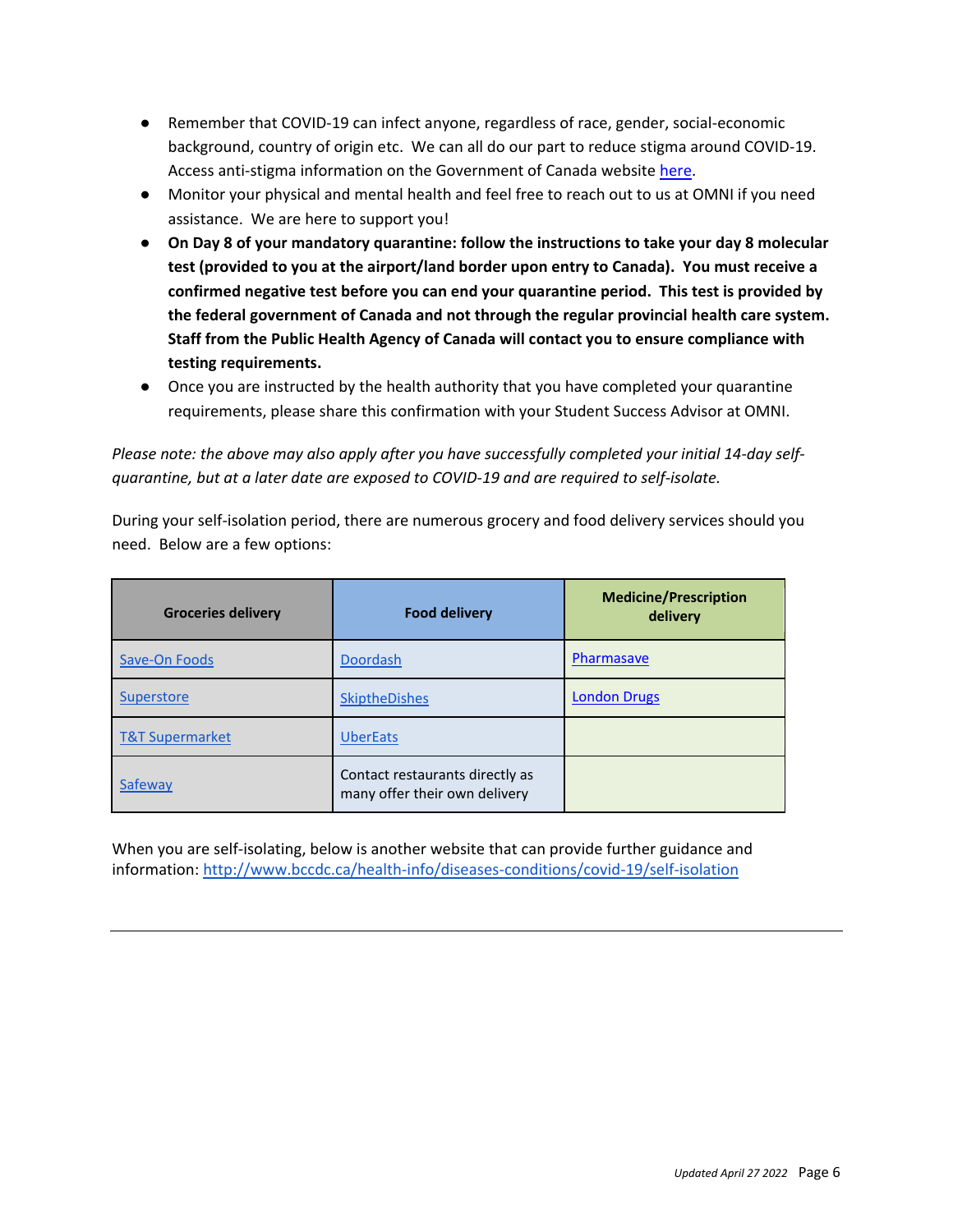## **After Self-Quarantine:**

Once you have completed your self-quarantine, it is important that you still observe social distancing rules when out and about. These rules apply to everyone:

- As much as possible, continue to physically distance yourself from others by remaining at least 6 feet/2 meters apart from people outside your household.
- We encourage everyone to continue wearing a mask or face covering at all times in all indoor public spaces, including at grocery stores, and while taking public/private transit. The use of masks are required when coming to OMNI College.
- Stay up-to-date with the Provincial Health Order requirements in place by accessing your BC COVID Support App.
- Always remember that COVID-19 can infect anyone, regardless of race, gender, social-economic background, country of origin etc. We can all do our part to reduce stigma around COVID-19. Access anti-stigma information on the Government of Canada website [here.](https://www.canada.ca/en/public-health/services/publications/diseases-conditions/covid-19-testing-reducing-stigma.html)
- To quote BC's Provincial Health Officer, Dr. Bonnie Henry: "Be Kind, Be Calm, Be Safe".

We look forward to welcoming you to the campus and to greet you in-person after you have completed the quarantine period.

#### **If at any time through this process you have any symptoms of COVID-19:**

- 1. Check the BC self-assessment tool a[t](https://bc.thrive.health/covid19/en) <https://bc.thrive.health/covid19/en>
- 2. Notify OMNI College's General Manager, Wesley Bullock at (604) 279-1800 or wesleyb@omnicollege.com, as soon as possible.
- 3. A list of testing centres is found on our website a[t](https://www.omnicollege.com/student-resources/international-students/medical/) [https://www.omnicollege.com/student](https://www.omnicollege.com/student-resources/international-students/medical/)[resources/international-students/medical/](https://www.omnicollege.com/student-resources/international-students/medical/) or at the BC Centre of Disease Control site a[t](http://www.bccdc.ca/) [www.bccdc.ca](http://www.bccdc.ca/)
- 4. Follow the instructions you will receive from the health authority should you test positive for COVID-19.
- 5. Continue to stay in touch with us at OMNI every 3 days before 10am on Mondays and Thursdays so that we may help case manage and support you through the process.
- 6. We will seek further advice with the local health authority around managing cases of COVID-19 at our campus, should it occur.

#### **Additional Resources:**

Access reliable and up-to-date information about COVID-19 here (including up-to-date regulations regarding religious gatherings):

- o [www.canada.ca](http://www.canada.ca/)
- o [www.bccdec.ca](http://www.bccdec.ca/)